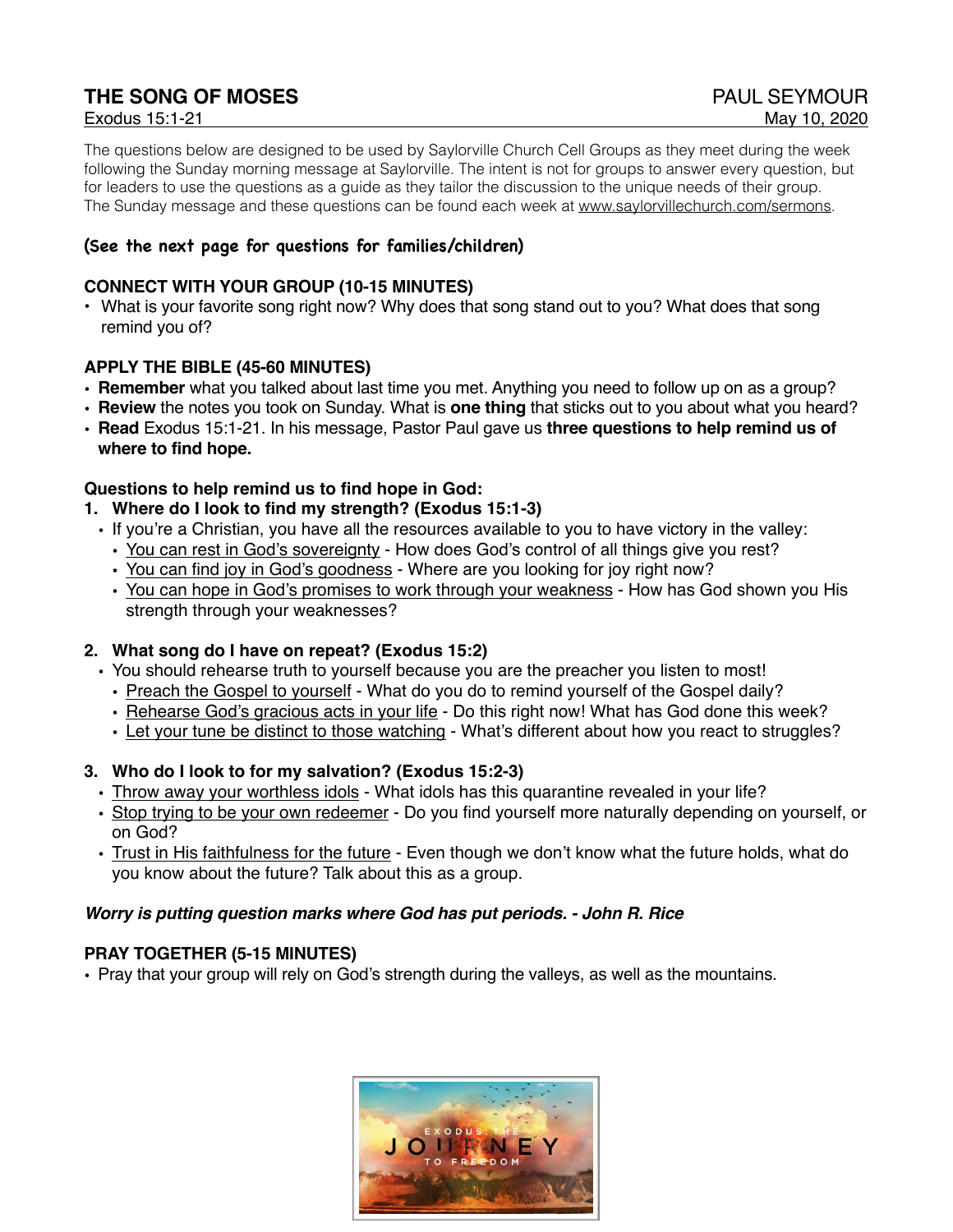# QUESTIONS FOR FAMILIES AND KIDS

Today is Mother's Day! What is something special that you can do for your mom today?

Tell your mom something that you enjoy doing with her and make a plan to do that special thing with her.

Finish this sentence "Mom, I love it when…"

As a family, let each person play their favorite worship song. Sing together and then let the person who chose the song, share why it is their favorite.

What are some of your fears? Why? Do you worry about the future?

When you are feeling scared or overwhelmed, who do you go to for help?

Read Psalm 9:10 together. In what ways can you put your trust in God? You have to start with trusting in Jesus as your savior. Have you done that?

What is the gospel? What are some ways you can "preach the gospel to yourself"?

As a family, make a list of things you are grateful for and put that list on the fridge, so everyone can see it. Each day read that list (and add new things to it when you remember something else you are grateful for) to remind you about God's gracious acts in your life.